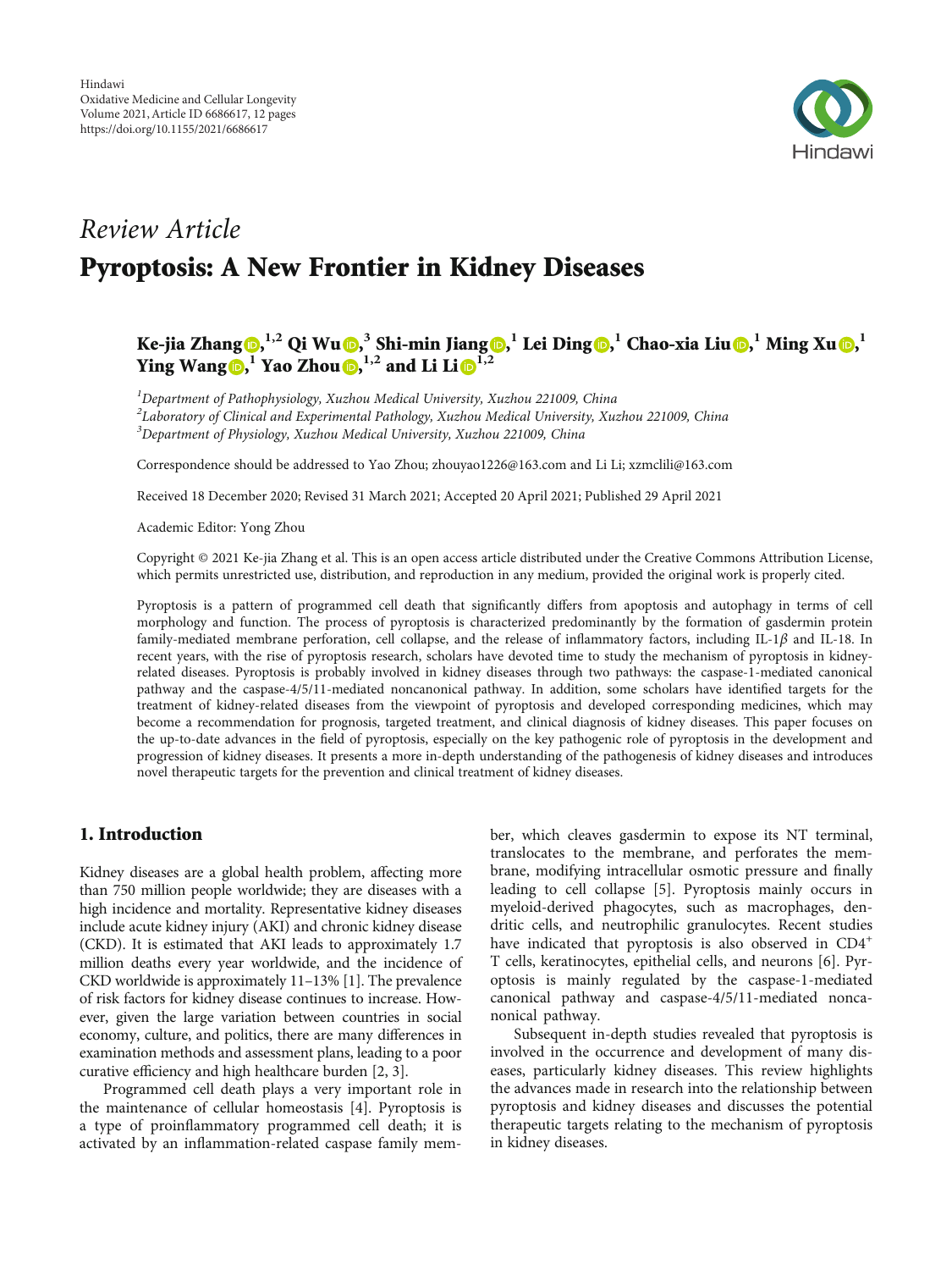#### 2. Pyroptosis

Brennan and Cookson found that Salmonella typhi could induce macrophage death via a caspase-1-dependent mechanism, which was different from previous knowledge about apoptosis [[7](#page-8-0), [8\]](#page-8-0). This type of cell death is known as pyroptosis. Pyroptosis differs from apoptosis and necrosis in terms of morphology and mechanism (Table [1](#page-2-0)). During pyroptosis, the cell membrane becomes damaged and a 1.1–2.4 nm perforation is formed; due to changes in intracellular and extracellular osmotic pressure, cells become tumid and cracked, membrane integrity is lost, and inflammatory factors are released. However, during this process, the structure and function of mitochondria remain intact [\[9, 10](#page-8-0)].

#### 3. Signaling Pathway Related to Pyroptosis

The accumulated evidence has identified two pathways related to pyroptosis (Figure [1](#page-3-0)): the caspase-1-mediated canonical pathway that is induced by inflammatory bodies and the caspase-4/5/11-mediated noncanonical pathway that is activated by lipopolysaccharide (LPS).

3.1. Canonical Pyroptosis Pathway. The canonical pyroptosis pathway is mediated by inflammatory bodies, mainly nucleotide-binding oligomerization domain-like (NOD) receptor NLR family and the PYHIN protein family [[15](#page-8-0)]. The inflammatory bodies can be activated by pathogenassociated molecular patterns (PAMPs) or damageassociated molecular patterns (DAMPs). The activation of caspase-1 by such inflammatory bodies may lead to pyroptosis.

The NLR protein family is composed mainly of a nucleotide-binding oligomerization domain (NOD/- NACHT), a C-terminal containing leucine-rich repeats (LRRs), and an N-terminal recruiting caspase domain (CARD) or Pyrin domain (PYD) [[16](#page-8-0)]. The NOD/NACHT domain is shared by the NLR family, and its downstream signal is activated by ATP-dependent oligomerization. The main functions of LRRs are related to ligand sense and autoregulation, whereas the CARD and PYD domains are the main mediators of the interaction between similar proteins in the downstream signals [[17, 18](#page-8-0)].

Frequently observed inflammatory bodies in the NLR family include NLRP3, NLRP1, NLRP6, and NLRP6; they induce pyroptosis through the recruitment of caspase-1 via the adaptor protein of CARD-PYRIN [[19](#page-8-0)]. Much attention has been paid to the inflammatory body NLRP3; as an intracellular sensor, it can be activated by a majority of endogenous risk factors and environmental stimulants [[20](#page-8-0)]. Currently, it is known that NLRP3 can be activated in two ways: one is dependent on microbial molecules or endogenous cytokines; the other is induced by APT, pore-forming toxins, viral RNA, and particulates [\[21\]](#page-8-0). A further study revealed that the activation of NLRP3 could lead to the release of caspase-1-mediated proinflammatory cytokines, such as IL-1 $\beta$  and IL-18, and induce pyroptosis [[20](#page-8-0)]. It was reported that anthrax lethal toxin (LT) could activate caspase-1-mediated macrophage pyroptosis, whereas caspase-1 was activated by LT-mediated cleavage of the 10 loci of NLPR1 and activation of inflammatory bodies [[22](#page-8-0)]. Consequently, activation of the NLRP1 inflammatory body plays a very important role in the release of IL-induced inflammatory factors, such as IL-1*β* and IL-18, and pyroptosis [[23](#page-8-0), [24](#page-8-0)]. The NLRP6 inflammatory body is usually activated by microbiota-associated metabolites such as taurine or Porphyromonas gingivalis. It can also regulate the caspase-1-mediated pyroptosis of intestinal epithelial cells or human gingival fibroblasts [\[25, 26](#page-8-0)]. In 2017, Zhu et al. [\[27\]](#page-8-0) found that NLRP9 could recognize a short doublestranded RNA extension through the RNA helicase Dhx9 and form an inflammatory complex with the adaptor proteins ASC and caspase-1, thereby promoting the release of IL-1 $\beta$  and IL-18 and inducing pyroptosis.

The pyroptosis mentioned above deals with the interaction between the adaptor protein ASC and caspase-1. Therefore, it has been examined whether the adaptor protein ASC is necessary during the entire process of inflammatory bodymediated pyroptosis. A previous study of macrophages has shown that when NAIP1/2 and NAIP5/6, two members of the NLR apoptosis-inhibition protein (NAIP) family, were activated by type III secretion system (T3SS) and flagellin, they can form the NLRC4-NAIP1/2 complex, or the NLRC4-NAIP5/6 complex, and recruit caspase-1 through the CARD-CARD interaction to trigger pyroptosis [\[28](#page-8-0)–[30](#page-8-0)]. ASC does not participate in this process. Instead, NLRC4 directly recruits caspase-1 to trigger pyroptosis. This is probably because NLRC4 contains the CARD domain [[31](#page-8-0)].

In addition to the NLR family, other inflammatory bodies also participate in the occurrence and development of pyroptosis. For example, cytoplasmic dsDNA and the dsDNA vaccinia virus could bind to the HIN200 domain in the absence of melanoma 2 (AIM2), leading to the activation of the PYD of AIM2 and the formation of a protein complex with AIM2, ASC, and caspase-1 and ultimately inducing pyroptosis [\[32, 33](#page-8-0)]. The mechanism for the regulation of pyroptosis by pyrin, the protein encoded by MEFV, is similar to that of AIM2. The human pyrin protein has four functional domains, the pyrin domain (PYD), a zinc finger domain (bBox), a coiled coil domain (CC), and a B30.2/SPRY domain. Mouse pyrin has three domains: PYD, bBox, and CC. As a pattern recognition receptor, pyrin does not directly recognize the risk factors of pathogens or hosts. Instead, the inactivation of RhoA GTPase induced by pathogens can activate the interaction between pyrin and caspase-1 and PYD, which finally induces caspase-1-mediated immune pyroptosis [\[34\]](#page-8-0).

The direct or indirect recruitment of caspase-1 by inflammatory bodies to regulate pyroptosis has been well studied. However, the mechanism through which activated caspase-1 mediates pyroptosis remains unknown. In 2015, Shao et al. found, in an in vitro experiment, that when caspase-1 was activated in mouse marrow macrophages, it could specifically cleave the gasdermin-N and gasdermin-C fragments from gasdermin (GSDMD) [\[35\]](#page-8-0). It was further confirmed that the GSDMD-N fragment could induce extensive cell death, which is much closer to pyroptosis. In vitro tests suggested that GSDMD-NT formation and the activation of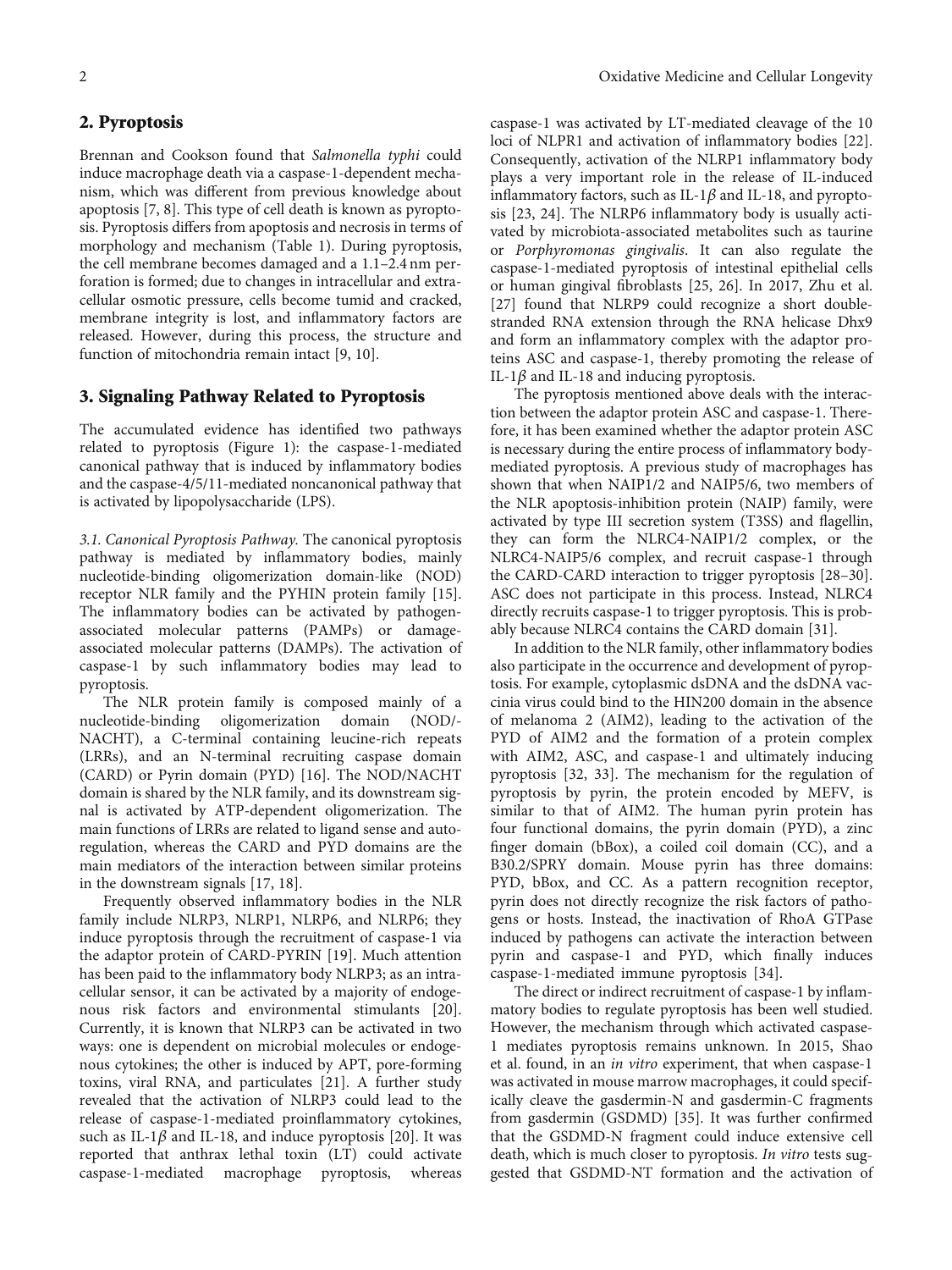<span id="page-2-0"></span>

| Characteristics                                     | Pyroptosis                                                                                                                                                                                                                                                                                                                              | <b>Necrosis</b>                                                                                                                                                           | Apoptosis                                                                                                                                    |
|-----------------------------------------------------|-----------------------------------------------------------------------------------------------------------------------------------------------------------------------------------------------------------------------------------------------------------------------------------------------------------------------------------------|---------------------------------------------------------------------------------------------------------------------------------------------------------------------------|----------------------------------------------------------------------------------------------------------------------------------------------|
| Morphological<br>changes                            | Cell volume increases; organelles<br>become tumid; cell membrane becomes<br>slightly tumid; many vesicular<br>protuberance are formed. Plasma<br>membrane is damaged and becomes<br>tabular. Before plasma rupture,<br>apoptotic body-like protuberances are<br>formed, called pyroptotic bodies.<br>Inflammatory factors are released. | Cells become significantly tumid;<br>plasma membrane shows explosive<br>ruptures.                                                                                         | Intracellular aggregation of cytoplasm<br>and chromatin, DNA damage, and<br>formation of apoptotic bodies; plasma<br>membrane remain intact. |
| Caspase family                                      | Caspase-1, 4, 5, 11                                                                                                                                                                                                                                                                                                                     |                                                                                                                                                                           | Caspase-2, 3, 6, 7, 8, 9, 10                                                                                                                 |
| Executor of<br>pore formation                       | Oligomers are formed at the N-terminal<br>of gasdermin-D and translocated to the<br>plasma membrane to form a nonion<br>selective channel.                                                                                                                                                                                              | Oligomerization of mixed lineage<br>kinase domain-like protein (MLKL)<br>and initiation of plasma membrane<br>translocation; formation of ion-<br>selective channel.      |                                                                                                                                              |
| Test method                                         | Positive TUNEL test is observed, but<br>with a lower intensity than during<br>apoptosis. Positive annexin V staining.<br>Observed directly via electron<br>microscopy.                                                                                                                                                                  | Dual positive staining for annexin V-PI Positive TUNEL test; positive annexin<br>staining; diffusive DNA electrophoresis V staining. Directly observed via flow<br>bands. | cytometry.                                                                                                                                   |
| Activation of<br>ADP-ribose<br>polymerase<br>(PARP) | N <sub>0</sub>                                                                                                                                                                                                                                                                                                                          |                                                                                                                                                                           | Yes                                                                                                                                          |

Table 1: Morphological and biochemical characteristics of pyroptosis, apoptosis, and necrosis [[11](#page-8-0)–[14\]](#page-8-0).

caspase-1 probably occurred simultaneously and that ASC was not necessary for the activation of GSDMD. This implies that cleaved caspase-1 can not only cleave GSDMD but also directly activate GSDMD [[36](#page-8-0)]. When GSDMD is cleaved into a mass of GSDMD-NT, such fragments migrate to the membrane while aggregating and perforating the membrane, leading to the release of inflammatory factors, such as IL-1*β* and IL-18. As the number of holes increases, the membrane breaks and the cellular contents such as IL-1*α* and highmobility group box 1 protein (HMGB1) are discharged, causing the characteristic changes of pyroptosis [[37, 38](#page-8-0)].

3.2. Noncanonical Pyroptosis Signaling Pathway. In addition to the canonical pyroptosis signaling pathway, the noncanonical pyroptosis signaling pathway has also been well studied. In 2011, pyroptosis in macrophages infected with E. coli, Citrobacter corynii, or Vibrio cholera is not dependent on inflammatory bodies, but caspase-11 [[39\]](#page-9-0). Lipopolysaccharide (LPS) is the main component of the external membrane of gram-negative bacteria, and extracellular LPS can be recognized by Toll-like receptor 4 (TLR-4) to stimulate the transcription of cytokines. It was found that LPS in macrophages could activate caspase-11 and, during the activation, cholera toxin B is the cytoplasmic carrier of LPS and that LPS could activate caspase-11 independently of TLR4, suggesting that caspase-11 directly responds to cytoplasmic LPS [[40](#page-9-0)–[42\]](#page-9-0). It was also found that caspase-11 and homologous to human caspase-4 and caspase-5 could directly bind to LPS to selfactivate, thereby inducing pyroptosis, although the role of LPS in the activation of caspase-11 and human caspase homology requires further investigation [\[43\]](#page-9-0). It was also

found that GSDMD was necessary for pyroptosis in caspase-4/5-mediated mouse macrophages [\[44\]](#page-9-0). Similarly, Aglietti et al. [\[45\]](#page-9-0) reported that p30 protein fragments derived from GSDMD cleavage after caspase-11 activation could bind to the membrane, leading to the characteristic morphology of pyroptosis and membrane perforation. An up-to-date study found that the Asp289/285 loci of caspase-4/11 were crucial for the induction of pyroptosis, which again expanded our knowledge of pyroptosis [[46](#page-9-0)].

Therefore, it should be considered whether caspase-11 mediated pyroptosis was related to caspase-1. Pannexin-1 is a membrane channel protein expressed extensively in all kinds of tissues and cells and can be cleaved and lysed by caspase-11, damaging the channel for membrane small molecule release, leading to the efflux of intracellular ATP, activating the ligand-gated ion channels (P2X7) of purinergic receptor P2X, and mediating the pyroptosis of macrophages [\[47\]](#page-9-0). It was also found that exogenous APT could activate P2X7 to form a channel for  $K^+$  efflux, which is crucial for the activation of the NLRP3 inflammatory body. Therefore, it is likely that the caspase-11-mediated noncanonical inflammation pathway could promote  $K^+$  efflux via pannexin-1, thereby activating the NLRP3 inflammatory body and caspase-1 and eventually leading to pyroptosis, maturation, and the release of inflammatory factors [\[48, 49](#page-9-0)].

Several studies have shown that caspase-8 plays an important role in the pathogen-induced inflammatory response of macrophages. In 2018, it was found that activated caspase-8 could lead to cell membrane damage and  $K^+$  outflow, which further activates the NLRP3 inflammasome and triggers oligomerization of ASC. As a result, IL-1*β* is released,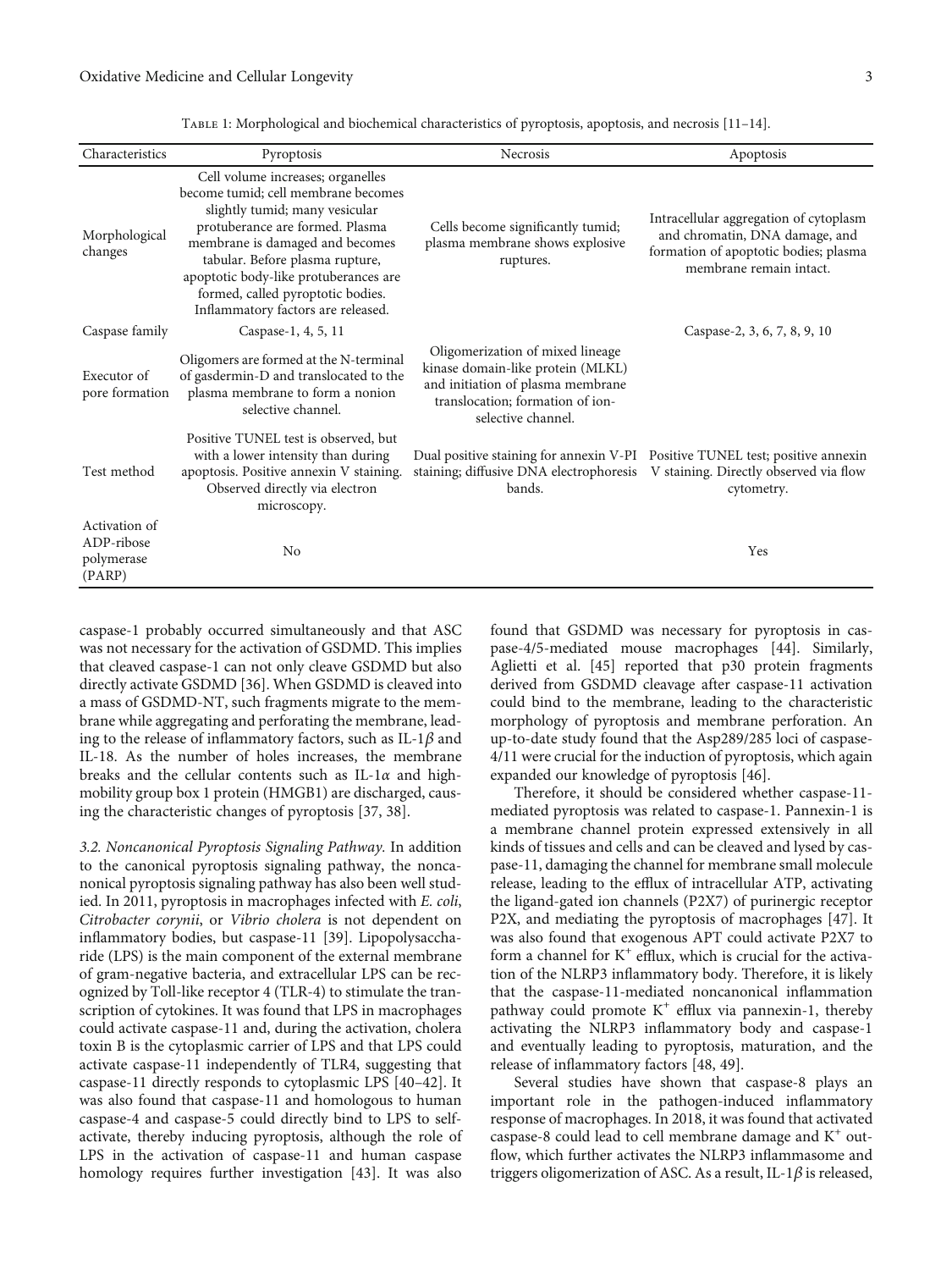<span id="page-3-0"></span>

FIGURE 1: Canonical caspase-1-dependent and noncanonical caspase-4/5/11-mediated pyroptosis pathways [\[20, 33](#page-8-0), [36, 37](#page-8-0), [39, 43](#page-9-0), [44, 48](#page-9-0), [49\]](#page-9-0). The canonical pyroptosis signaling pathway: the NLRP3 inflammatory body is activated by pathogen- associated molecular pattern (PAMP) or damage-associated molecular pattern (DAMP), and the AIM2 inflammatory body is activated by dsDNA. They induce the activation of downstream caspase-1. On one hand, this promotes the release of inflammatory factors IL-1*β* and IL-18; on the other hand, this specifically cleaves GSDMD. The GSDMD-N terminal fragment aggregates at the cell membrane to cause membrane perforation and induce pyroptosis. Noncanonical pyroptosis signaling pathway: lipopolysaccharide (LPS) directly activates caspase-11 (human homology caspase-4/5) then cleaves GSDMD to form the GSDMD-N terminal, inducing pyroptosis. Pannexin-1 is cleaved and lysed by the activated caspase-11 (homologous to human caspase-4/5), which damages the channel for membrane small molecule release, leads to leakage of intracellular ATP, activates the ligand-gated channels (P2X7) of purinergic receptor P2X, accelerates  $K^+$  efflux, mediates the NLRP3/caspase-1 signaling pathway, and indirectly promotes the release of inflammatory factors IL-1*β* and IL-18.

and during this process, GSDMD plays a central role [[50](#page-9-0)]. In the same year, another group also found that caspase-8 could lead to the lysis of GSDMD and GSDME in murine macrophages, triggering IL-1*β* release and pyroptosis. Moreover, in a mouse model of colitis, the inflammatory response was also found to be closely related to caspase-8-mediated pyroptosis [[51](#page-9-0)]. Therefore, it is proposed that caspase-8 is a switch for pyroptosis [[52](#page-9-0)]. However, it remains unclear whether caspase-8 split-cleaves GSDMD directly or whether any intermediates are required. Until 2020, it was believed that caspase-8 functions through the direct cleavage of GSDMD and that the activity of caspase-8 on different complexes correlates to its capacity to directly cleave GSDMD [\[53](#page-9-0), [54\]](#page-9-0). At present, studies regarding the correlation between caspase-8 and pyroptosis are still emerging, and many related scientific concepts require further investigation.

In addition, activated caspase-3 could also lyse GSDME to induce pyroptosis [[55](#page-9-0)]. In 2019, Nomenclature Committee on Cell Death (NCCD) modified the definition of pyroptosis and defined it as a cell death pattern dependent on the gasdermin family protein involved in membrane perforation. However, pyroptosis is not always dependent on the induction of inflammatory caspases. In addition, the type of cell death is not determined by the type of caspase, but by the substrates cleaved by caspase [\[5\]](#page-8-0).

## 4. Association between Pyroptosis and Kidney Disease

Common kidney diseases that may lead to end-stage renal disease (ESRD) include acute kidney injury, diabetic kidney disease, renal fibrosis, and kidney inflammation. It has been confirmed that all types of kidney disease are induced by a certain level of inflammatory reactions. Pyroptosis, regulated by a variety of inflammatory bodies, plays a very important role in the progression of kidney disease. In addition, there are various modulatory mechanisms of kidney diseases.

4.1. Acute Kidney Injury. Acute kidney injury (AKI) is induced by multiple factors that are characterized by a rapid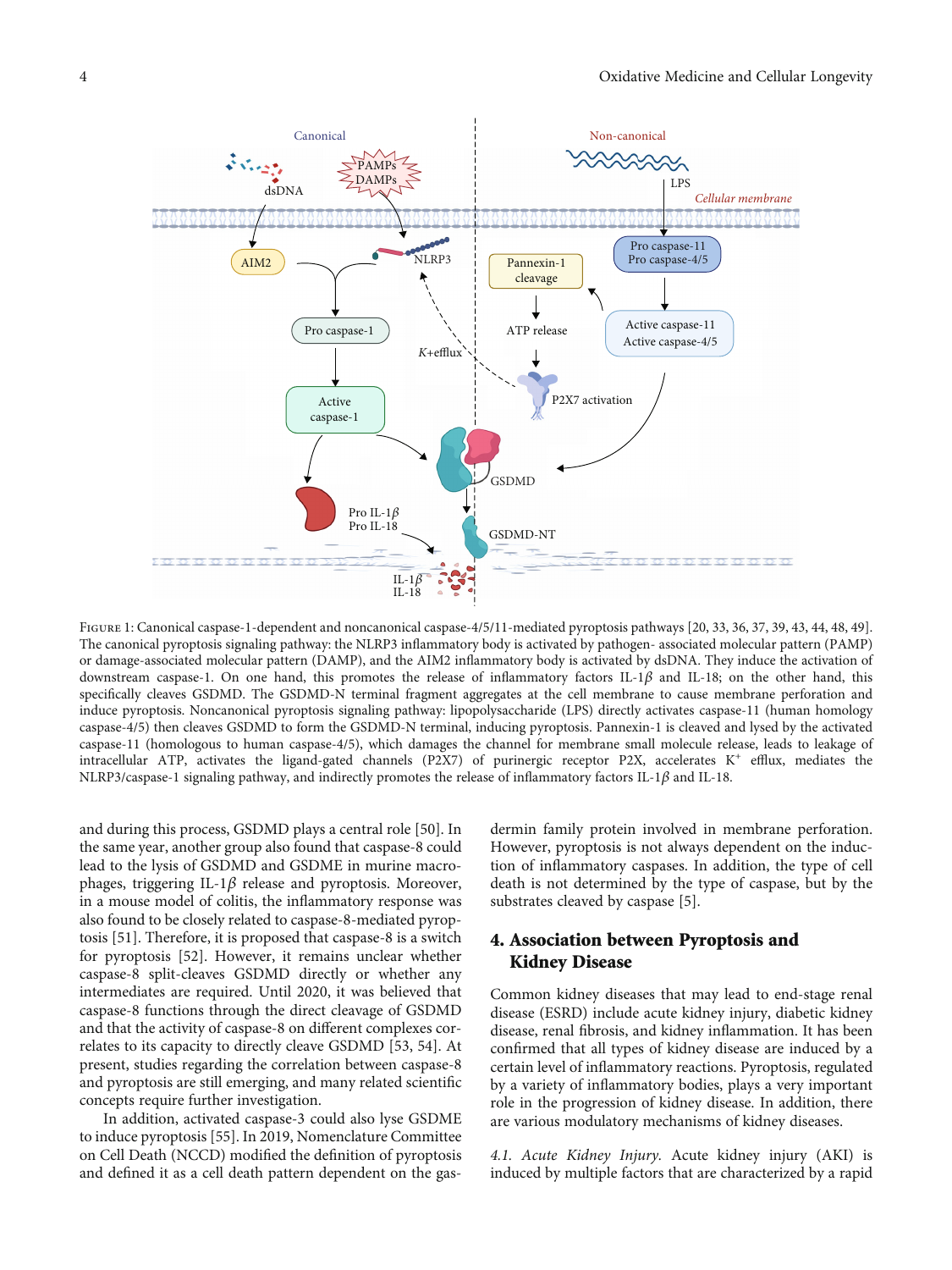decline in kidney function and the accumulation of metabolic wastes and toxins; eventually, complications and the failure of other organs may occur. The main pathogenic traits of AKI are renal tubular epithelial cell injury, interstitial inflammation, and the dysfunction of blood vessels. Ischemic reperfusion, endogenous, and exogenous nephrotoxins, including contrast medium, are common factors of AKI [[56](#page-9-0)]. Numerous studies have indicated that these factors mentioned that induce AKI are associated with pyroptosis.

In 2010, Shigeoka et al. [\[57\]](#page-9-0) reported that NLRP3 was highly expressed in renal tubular epithelial cells of mice and humans but was significantly enhanced in kidney IRI, suggesting the crucial role of NLRP3 in IRI in the kidney. Yang et al. [\[58\]](#page-9-0) was the first group to report that pyroptosis was a key event during IRI of the kidney; the overactivation of the endoplasmic reticulum stress-triggered CHOP-caspase-11 signaling pathway plays a crucial role in the pyroptosis of renal tubular epithelial cells after kidney IRI. This will likely support further studies of the relationship between pyroptosis and acute kidney injury. AKI is previously known as acute kidney failure, and the study found that repurified LPS can activate the caspase-1/IL-1*β* pathway during acute kidney failure, leading to pyroptosis [\[59\]](#page-9-0).

In 2019, the expression of caspase-11 was shown to be markedly increased in tubular cell models of cis-platinuminduced AKI. The activation of caspase-11 cleaves GSDMD into GSDMD-NT, which was then translocated to the plasma membrane, triggering pyroptosis and promoting the release of IL-18 [\[60\]](#page-9-0). Iodized contrast agents can also lead to kidney disease. It is likely that the contrast agents damage the membrane of epithelial cells, entering into the cells to activate caspase-4/5/11, to cleave GSDMD, and to initiate pyroptosis [\[61](#page-9-0)]. An up-to-date study found that pyroptosis mediated by the caspase-11/GSDMD signaling pathway not only affected the release of cytokines but also determined the severity of AKI following septic shock [[62](#page-9-0)]. These results suggest a close correlation between the pathogenesis of AKI and the caspase-4/5/11-mediated atypical pathway in pyroptosis. In addition, a recent study found that caspase-3/GSDMEmediated pyroptosis is also related to the occurrence and development of AKI. Genetic intervention and pharmacological studies with GSDME-deficient mice and human renal tubular epithelial cells showed that caspase-3 could alleviate pyroptosis and delay AKI by blocking GSDME lysis [[63](#page-9-0)]. Therefore, targeted pyroptosis may be a novel approach for the treatment of AKI.

4.2. Diabetic Kidney Disease. Diabetic kidney disease (DKD) is a microvascular complication of diabetes. This is a type of disease caused by dysfunctional sugar metabolism. DKD is characterized by glomerular scarring, urine protein, and reduced renal function. The main histological property of DKD is the thickness of the glomerular basement membrane, dilation of glomerular mesangial, loss of Sertoli cells, fibrosis of glomeruli, and progressive fibrosis. Currently, DKD is mainly treated with hypoglycemia and better blood glucose control. However, this does not lead to a reduction in DKD. Therefore, it is important to investigate the pathogenesis of DKD [\[63\]](#page-9-0).

In 2011, the NLRP3-ASC-caspase-1 signaling pathway was found to promote diabetes by regulating the release of IL-1*β* and other inflammatory factors [[64](#page-9-0)]. It was also found that continuous hyperglycemia could activate the NLRP3 inflammatory body, promote the release of IL-1*β* and IL-18, and eventually lead to the occurrence and progression of DKD [[65](#page-9-0)]. Knockout of NLRP3 gene in mice delayed DKD and alleviated kidney injury through inhibition of inflammatory reactions [[66](#page-9-0)]. Serum NLRP3 mRNA is also a biomarker used to identify patients with DN [[67](#page-9-0)]. This is indicative of the important role of NLRP3 in regulating the occurrence and progression of DKD.

The NLRP3 inflammatory body is one of the most common targets for the regulation of pyroptosis. Therefore, we considered whether pyroptosis participated in the occurrence and development of DKD. The results of the in vitro study showed that the expression of pyroptosis-related proteins, such as cleaved caspase-1, GSDMD, and the N terminal of GSDMD (GSDMD-NT), was enhanced during the progression of DKD, and that a marked release of inflammatory factors was also observed [\[68, 69](#page-9-0)].

In recent years, the close correlation among long noncoding RNAs (lncRNAs), pyroptosis, and DN has received much attention. It has been shown that RNA MALAT1 can inhibit miR-23c expression and promote hyperglycemia-induced pyroptosis of renal tubular epithelial cells by inhibiting miR-30c via the activation of NLRP3 [\[70\]](#page-9-0). A recent study showed that NEAT1/miR-34c/NLRP3-modulated pyroptosis and the subsequent inflammation could promote the progression of DKD [[71](#page-10-0)]. In summary, the expression of lncRNAs is positively correlated with pyroptosis and is a potential biomarker for DKD. At present, the majority of studies concerning DKD are concentrated on the caspase-1 mediated typical pyroptosis pathway, which may provide a better understanding and a more effective method for the prevention and treatment of DKD.

4.3. Renal Fibrosis. Wound, infection, inflammation, blood circulatory disorder, immune response, and many other pathogenic factors can enhance fibroblasts and massive accumulation of collagen in the renal interstitium, leading to renal interstitial fibrosis and eventually ESRD.

Increased expression of NLRP3 and caspase-1, as well as enhanced release of the IL-1*β* and IL-18 inflammatory bodies, was observed in both renal biopsy specimens of UUO mice and humans with UUO (unilateral ureteral occlusion), whereas the degree of renal fibrosis was markedly alleviated in NLRP3 $^{-/-}$  mice [\[72, 73](#page-10-0)]. In a long-term study, Miao et al. [[74](#page-10-0)] found in 2018 that in UUO mice caspase-11 could activate caspases-1, enhance the release of inflammatory factors, and promote the progression of renal fibrosis; pyroptosis is a UUO mediated by the atypical caspase-11 pathway. Necrotic DNA can exacerbate UUO-induced kidney disease and injury by activating the inflammatory body AIM2 [[75](#page-10-0)]. The relationship between pyroptosis and renal fibrosis has been well studied. In 2012, pyroptosis was found to participate in renal interstitial fibrosis in a mouse model of UUO; this participation is probably related to inflammation, but the mechanism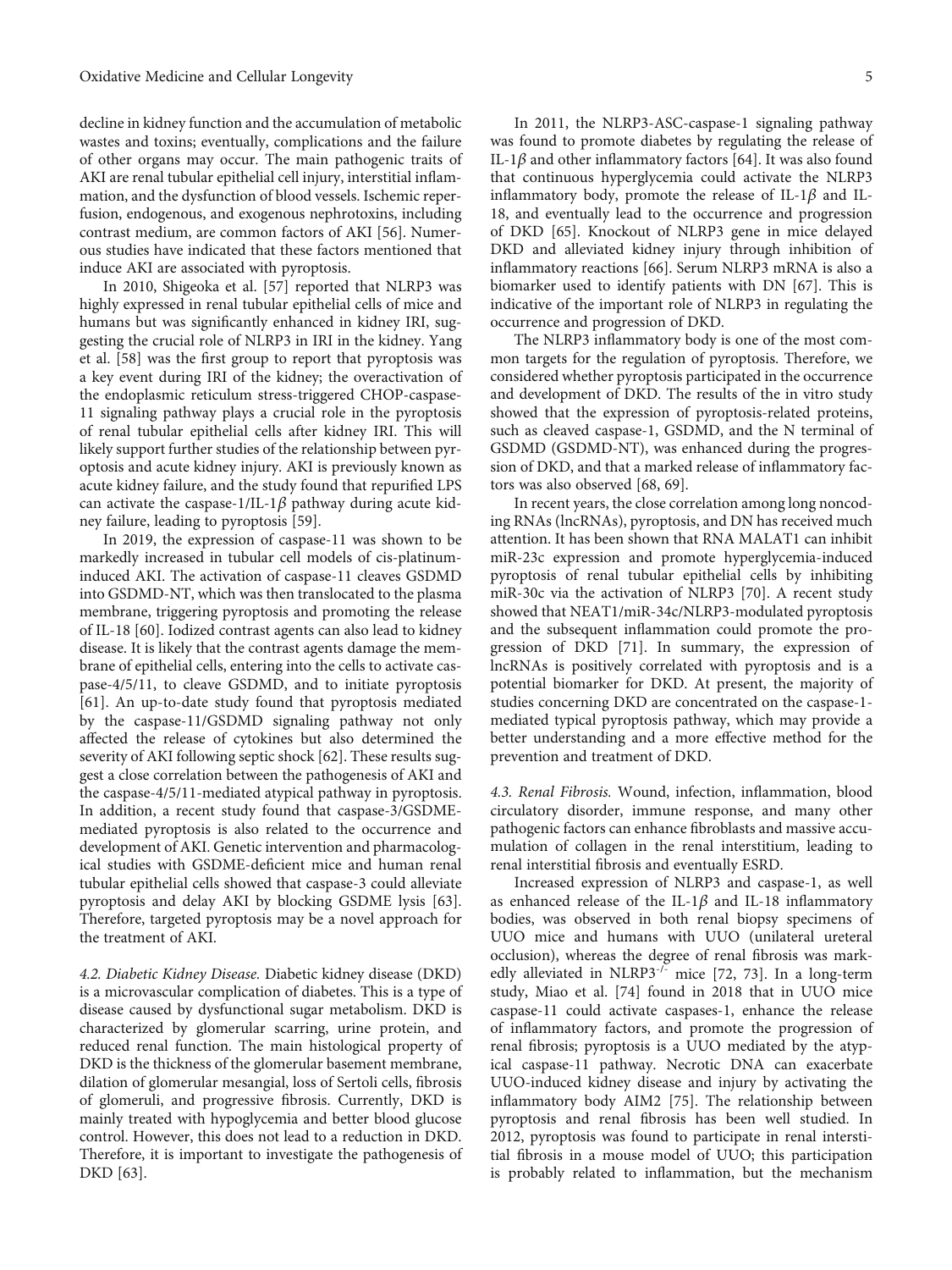remains unknown [\[76\]](#page-10-0). In 2016, Xu et al. [[77](#page-10-0)] found that the loss of MAP1S led to an accumulation of mouse renal fibrosis-related proteins and renal fibrosis in older mice. In addition, the inhibition of MAP1S in near-end renal tubular cells may lead to the development or progression of pyroptosis, which is further suggestive of the close relationship between pyroptosis and renal fibrosis. In addition, a recent study showed that caspase-3/GSDME-mediated UUO is related to renal tubular pyroptosis in mice. This suggests a role for intraureteral obstruction in renal tubular injury, resulting in kidney fibrosis [\[78\]](#page-10-0). However, only a few studies have addressed their correlation and a more in-depth study is required in the future.

4.4. Inflammatory Kidney Disease. Lupus nephritis (LN) is a common complication of systemic lupus erythematosus (SLE). Clinically, approximately 50% of patients may have LN complication. The pathogenesis of LN is mainly related to inflammatory cell infiltration, activation of blood coagulation factor, and the release of inflammatory mediators caused by the deposition of immune complexes in the glomeruli. Patients with renal interstitial disease and vascular disease usually experience much more severe kidney injury and poor prognosis.

Previously, the inflammatory mediator IL-18 was assumed to play an important role in LN. The NLRP3- ASC-caspase-1 signaling pathway has played a crucial part in kidney injury of SLE [[79](#page-10-0), [80\]](#page-10-0). The role of P2X7 in the noncanonical pyroptosis pathway has been proven to be related to the activation of caspase-1. In 2013, Zhao et al. [[81](#page-10-0)] found that inhibition of the P2X7/NLRP3/caspase-1 signaling pathway effectively improved LN. A detailed study performed in 2017 confirmed that the inflammatory body NLRP3 was activated in patients and mice with LN, leading to Sertoli cell injury and severe albuminuria [[82](#page-10-0)]. These results suggest the significance of the NLRP3 inflammatory body in LN. Piperine was found to alleviate LN by inhibiting the SLE mouse model and human near-end renal tubular epithelial cell pyroptosis, suggesting a possible role of pyroptosis in the progression of LN [\[83\]](#page-10-0). During the occurrence and progression of LN, the relationship between NLRP3 and pyroptosis is not clear. Whether NLRP3 cleaves SGDMD, a specific substrate for pyroptosis, also remains to be studied.

IgA nephropathy (IgAN) is the most frequently seen primary glomerular disease, which means mainly IgA or IgA deposition at the mesangial region of glomeruli, and is accompanied by the presence or absence of other IgAs. It is estimated that 20%–40% patient with IgAN will develop end-stage kidney diseases in 20 years [\[84](#page-10-0)]. Therefore, an investigation into the pathogenesis and progressive factors of IgA kidney disease may provide important information for disease treatment.

A study performed 1997 reported the participation of the inflammatory medium IL-1 in the progression of IgAN, suggesting the important role of inflammation in IgAN [[85\]](#page-10-0). It was recently reported that the expression of NLRP3 was significantly increased in kidney tubules of patients with IgAN [[86](#page-10-0), [87](#page-10-0)].

4.5. Other. At present, the occurrence and progression of many kidney diseases are related to pyroptosis. However, as it is not well studied, this has not been confirmed. Calcium oxalate (CaOx) nephropathy is caused mainly by the excessive accumulation of CaOx in the kidney, eventually leading to end-stage kidney disease. It was found that CaOx crystals could initiate IL-1*β*-dependent innate immunity by activating the NLRP3/ASC/caspase-1 signaling pathway of renal mononuclear phagocytes, causing mouse renal tubular injury and promoting the progression of CaOx nephropathy [[88](#page-10-0), [89](#page-10-0)]. Similarly, NLRP3 accelerated glomerular sclerosis in a CaOx nephropathy mouse model and led to progressive renal function failure by mediating an inflammatory reaction [\[90\]](#page-10-0). Meanwhile, the long coding RNA LINC00339 was proven to induce renal tubular epithelial cell pyroptosis in patients with CaOx nephropathy by activating NLRP3 via miR-22-3p [[91](#page-10-0)]. Multiple complications can occur in the early stage following kidney transplantation. Further, it has been shown that kidney transplantation could lead to kidney inflammation and far-end liver injury in rats. The markers related to pyroptosis increased markedly, but the correlation between complications resulting from kidney transplantation and pyroptosis needs further investigation [\[92\]](#page-10-0). The pathophysiological mechanisms of HIV and HIV-related kidney disease and particulate-induced kidney injury are also closely related to pyroptosis [[93, 94\]](#page-10-0). These findings may provide theoretical rationale for the discovery of new therapeutic targets and the physiopathological alterations in various kidney diseases.

# 5. Potential Medicines for Pyroptosis in Kidney Diseases

Within the studies concerning pyroptosis in the field of kidney diseases, several have focused on proteins related to the pyroptosis signaling pathway, that is, NLRP3, caspase-1, and the inhibitor or activator of GSDMD (Table [2](#page-6-0)). Quercetin, curcumin, and allopurinol were all found to exert antihyperuricemia and antihyperlipidemic functions and to reduce the release of inflammatory factors by inhibiting the activation of the inflammatory body NLRP3 in renal cells, thereby delaying the progression of DKD [\[95, 96\]](#page-10-0). It was also found that CP-456,773, a specific inhibitor of NLRP3, could delay the progression of mouse renal fibrosis owing to its earlystage inhibitory effect [\[97\]](#page-10-0). A recent study showed that artemisinin, an anti-inflammatory medicine, could alleviate rat renal tubule interstitial fibrosis by downregulating NLRP3 [\[98](#page-10-0)]. Three reagents targeting inflammatory kidney diseases have been found to directly inhibit the activation of NLRP3. Epigallocatechin-3-gallate (EGCG) and Bay11-7082 could largely mitigate the pathological changes of lupus nephropathy, and icariin, a flavonoid from a Chinese herbal medicine, Herba epimedii, effectively resists the inflammatory reaction in rats with IgAN [\[99](#page-10-0)–[101\]](#page-11-0). In addition, some medicines indirectly inhibit the activation of NLRP3. Mdivi-1, dynamics-related protein 1 (DRP1), alleviated the symptoms of AKI mice by protecting mitochondrial function and inhibiting the activation of NLRP3 [\[102](#page-11-0)]. In addition, piperine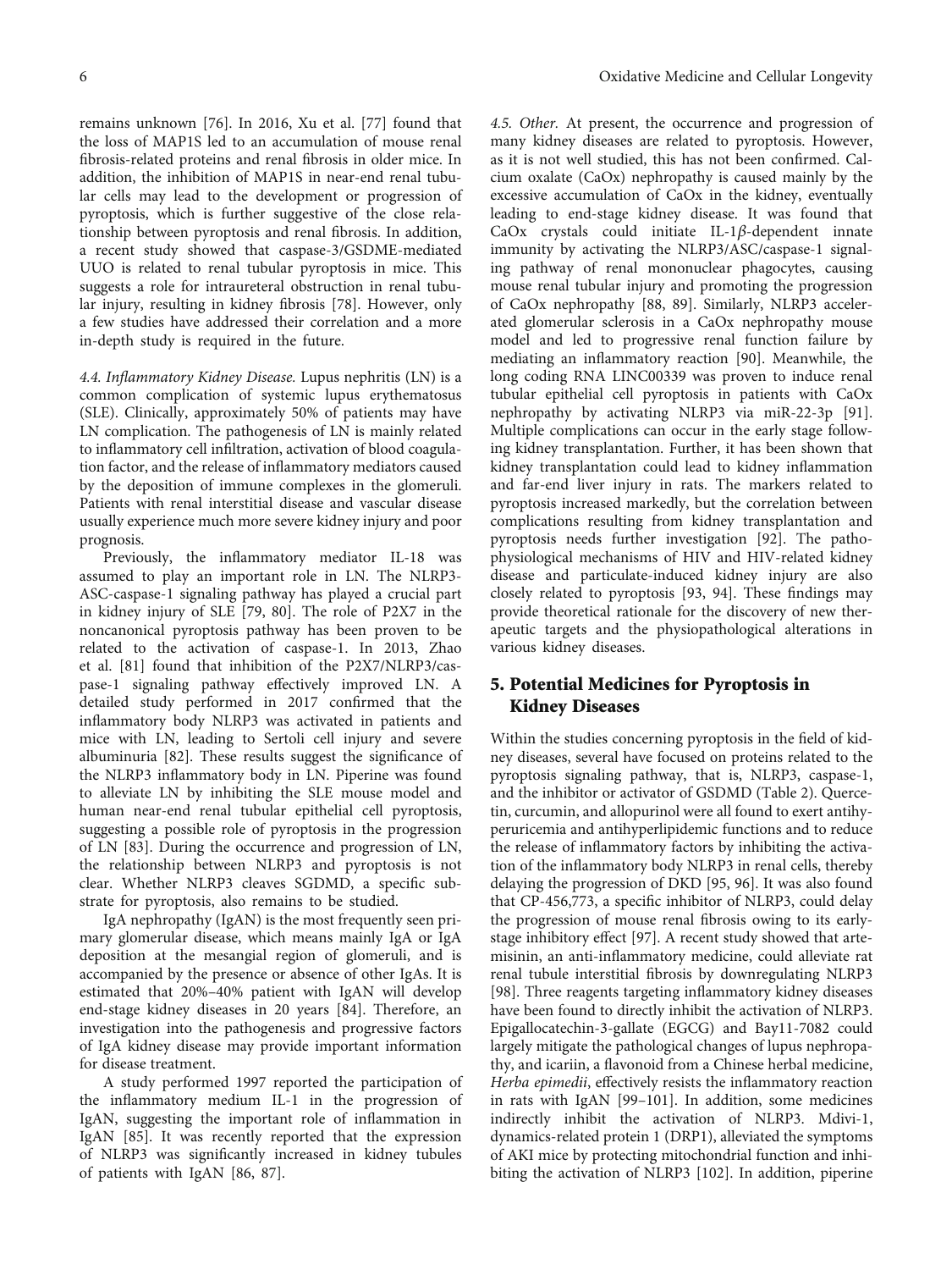<span id="page-6-0"></span>

| Type of drugs          | Small molecules or drugs | Molecular weight | Molecular formula         | Variety of disease | References          |
|------------------------|--------------------------|------------------|---------------------------|--------------------|---------------------|
|                        | Mdivi-1                  | 353.2            | $C_{15}H_{10}Cl_2N_2O_2S$ | AKI                |                     |
|                        | Quercetin                | 302.23           | $C_{15}H_{10}O_7$         | <b>DKD</b>         | $[95]$              |
| NLRP3 inhibitor        | Curcumin                 | 368.4            | $C_{21}H_{20}O_6$         | <b>DKD</b>         | $[96]$              |
|                        | Allopurinol              | 136.11           | $C_5H_4N_4O$              | <b>DKD</b>         | $[95]$              |
|                        | CP-456,773               | 404.5            | $C_{20}H_{24}N_{2}O_{5}S$ | Renal fibrosis     | $[97]$              |
|                        | Artemisinin              | 282.33           | $C_{15}H_{22}O_5$         | Renal fibrosis     | $[98]$              |
|                        | EGCG                     | 458.4            | $C_{22}H_{18}O_{11}$      | LN                 | $[99]$              |
|                        | Bay11-7082               | 207.25           | $C_{10}H_9NO_2S$          | LN                 | [100]               |
|                        | Piperine                 | 285.34           | $C_{17}H_{19}NO_3$        | LN                 | [83]                |
|                        | Icariin                  | 676.7            | $C_{33}H_{40}O_{15}$      | IgAN               | $[101]$             |
|                        | $\beta$ -Hydroxybutyrate | 251.28           | $C_{13}H_{17}NO_4$        | AKI                | $\lceil 104 \rceil$ |
| Caspase-1 inhibitor    | Mizoribine               | 259.22           | $C_9H_{13}N_3O_6$         | Renal fibrosis     | $[105]$             |
|                        | Sodium butyrate          | 110.09           | $C_4H_7NaO_2$             | <b>DKD</b>         | [69]                |
| <b>GSDMD</b> inhibitor | Catalpol                 | 362.33           | $C_{15}H_{22}O_{10}$      | <b>DKD</b>         | $[106]$             |
|                        | Geniposide               | 388.4            | $C_{17}H_{24}O_{10}$      | <b>DKD</b>         | $[107]$             |

Table 2: Potential medicines for the treatment of pyroptosis and kidney diseases.

significantly inhibited the activation of the NLRP3 inflammatory body and reduced the release of proinflammatory cytokines and mouse renal tubule pyroptosis by targeting AMPK to inhibit the development of LN [\[83](#page-10-0)]. Zhen-wutang is a well-known Chinese herbal medicine formula that inhibits the activation of NLRP3 and delays the reduction of renal function in IgAN rats by enhancing the secretion of renal exosomes [\[103](#page-11-0)].

Caspase-1 is a crucial link in the pyroptosis pathway; that is, the inhibitor of caspase-1 also inhibits the occurrence and progression of pyroptosis. Results showed that downregulation of *β*-hydroxybutyrate and expression of proinflammatory cytokines could alleviate pathological injury in AKI mice by inhibiting pyroptosis [[104](#page-11-0)]. Mizoribine could also inhibit the inflammatory reaction in the kidney of renal fibrosis rats by inhibiting caspase-1 and alleviating the symptoms of hypertension [[105\]](#page-11-0).

As a specific substrate of pyroptosis, GSDMD is a key target for the regulation of renal pyroptosis. It was found that sodium butyrate alleviated the pyroptosis of glomerular vascular endothelial cells in DKD mice, providing a new target for the treatment of DKD [\[69\]](#page-9-0). Recent studies reported that Catalpol and Geniposide could alleviate the symptoms of DKD mice by inhibiting pyroptosis-related proteins, such as GSDMD and GSDMD-N. Of course, there are many potential medicines for kidney diseases by resisting pyroptosis [\[107](#page-11-0), [108\]](#page-11-0). Riboflavin is considered an anti-inflammatory vitamin because of its antioxidant activity. Riboflavin was found to delay pyroptosis and the release of IL-1 $\beta$  and IL-18 by inhibiting the activation of AIM2 and other inflammasomes. At present, studies concerning AIM2 inhibitors and pyroptosis are limited to cancer. Whether AIM2 inhibitors could function by inhibiting pyroptosis requires further investigation. Thus, more research on the topic is highly encouraged [\[108\]](#page-11-0). Overall, the present studies have their own limitations and require further confirmation.

#### 6. Prospects and Summary

In summary, pyroptosis is mainly regulated by the caspase-1 mediated canonical pathway and the caspase-4/5/11-mediated noncanonical pathway. The occurrence and progression of kidney diseases are more or less related to pyroptosis, and the inflammatory body NLRP3 is the most well-studied. This review examines the significance of pyroptosis in the pathogenesis of acute kidney injury, diabetic kidney, renal fibrosis, and inflammatory kidney disease. The role of pyroptosis as a key target for the treatment of kidney diseases is also highlighted. However, many problems remain to be addressed in the body of research.

At present, the study of pyroptosis is still in its infancy; there are many unanswered questions. For example, although the caspase protein family plays a crucial role in pyroptosis, irrespective of the canonical and noncanonical pathways, they are also the key proteins regulating the middle and late stages of apoptosis. There, when is the relationship between pyroptosis and apoptosis? Is pyroptosis an independent mode of cell death, or is it accompanied by other modes of cell death? Inflammation is a key process mediating pyroptosis, and oxidative stress is a frequently observed factor in inflammatory reactions. Can oxidative stress directly mediate pyroptosis? Studies on pyroptosis have concentrated mainly on two marker proteins, GSDMD and GSDME. Many studies have tended to expose the NT terminals of these two proteins and investigated oligomer-triggered pyroptosis. However, no study has ever reported free NT terminalmediated pyroptosis. Such questions still need to be proven by a great deal of studies.

Pyroptosis is actually a double-edged sword. When pyroptosis occurs in normal cells of kidney tissues, that is, Sertoli cells and renal tubular epithelial cells, many kidney-related diseases will occur. A majority of studies related to pyroptosis and kidney diseases have focused on this aspect. Meanwhile, moderate pyroptosis is an important immune response of the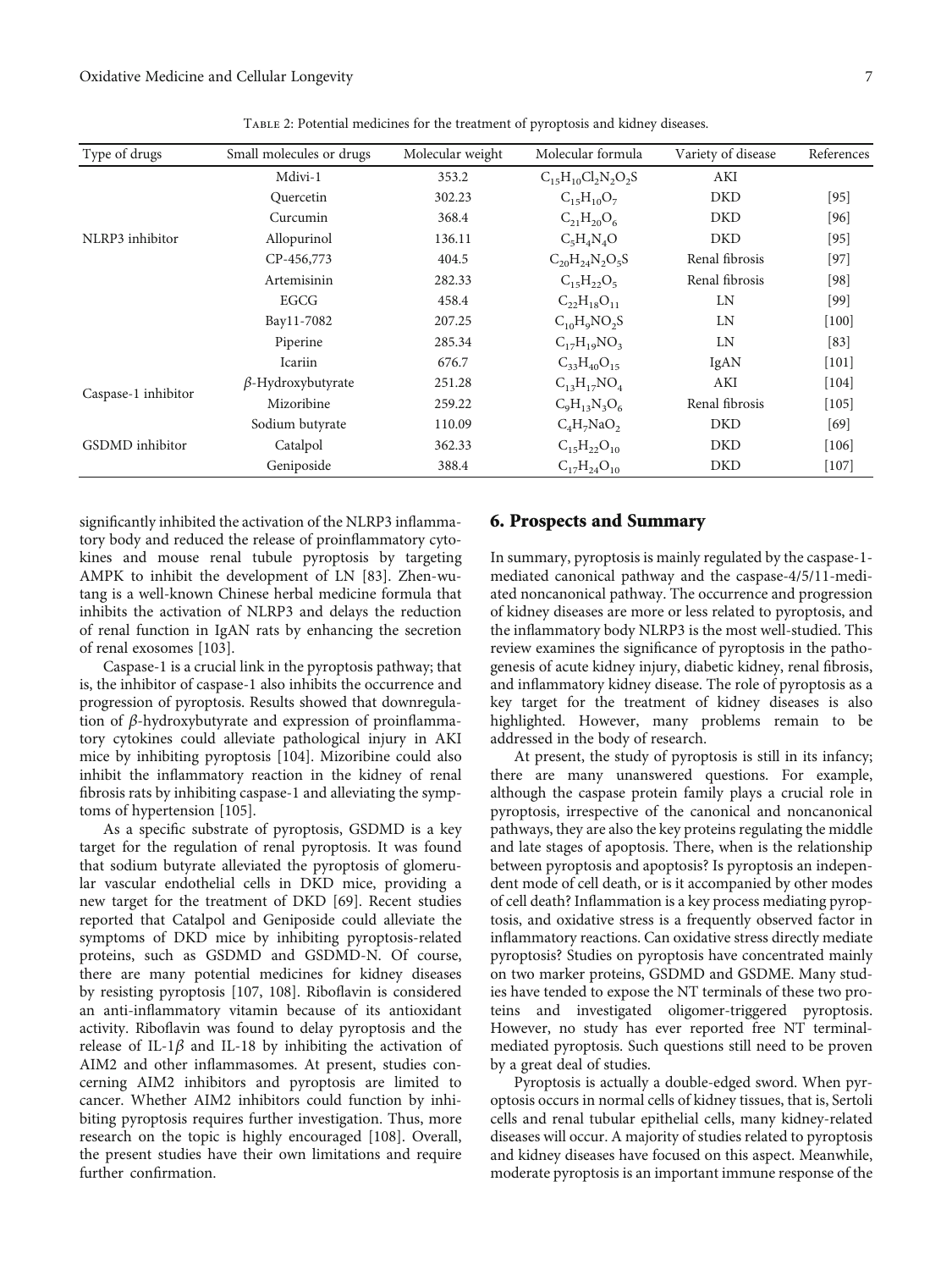<span id="page-7-0"></span>body that plays very important roles in resisting infection and endogenous risk factors. For example, will removal of injured cells or fibroblasts in kidney tissues through pyroptosis alleviate the degree of kidney-related diseases? Few studies have ever addressed this issue. Therefore, a further study is required to confirm this assumption.

At present, many medicines have been found to function by regulating the pyroptosis pathway. However, studies have largely focused on the field of cancer treatment. The research and development of medicines for the treatment of kidneyrelated diseases are ongoing. In the future, the medicines targeting at pyroptosis for the treatment of other disease can be tested on kidney-related diseases, and novel medicines for the treatment of kidney-related disease can be designed to target pyroptosis. This will provide a much better direction for the development of medication for kidney-related diseases.

# Abbreviations

| AIM2:          | Absence of melanoma 2                     |
|----------------|-------------------------------------------|
| AKI:           | Acute kidney injury                       |
| AMPK:          | Adenosine 5'-monophosphate- (AMP-)        |
|                | activated protein kinase                  |
| ASC:           | Apoptosis-associated speck-like protein   |
|                | containing a CARD                         |
| ATP:           | Adenosine triphosphate                    |
| bBox:          | Zinc finger domain                        |
| $CaOx$ :       | Calcium oxalate                           |
| CARD:          | Caspase activation and recruitment domain |
| CC:            | A coiled coil domain                      |
| CHOP:          | C/EBP homologous protein                  |
| CKD:           | Chronic kidney disease                    |
| DAMPs:         | Damage-associated molecular patterns      |
| DN:            | Diabetic nephropathy                      |
| DNA:           | Deoxyribonucleic acid                     |
| DRP1:          | Dynamics-related protein 1                |
| EGCG:          | Epigallocatechin-3-gallate                |
| ESRD:          | End-stage renal disease                   |
| GSDMD:         | Gasdermin D                               |
| GSDME:         | Gasdermin E                               |
| HIV:           | Human immunodeficiency virus              |
| HMGB1:         | High-mobility group box 1 protein         |
| IgAN:          | IgA nephropathy                           |
| IL-1 $\beta$ : | Interleukin- $1\beta$                     |
| $IL-18$ :      | Interleukin-18                            |
| IRI:           | Ischemia reperfusion injury               |
| LN:            | Lupus nephritis                           |
| lncRNAs:       | Long noncoding RNAs                       |
| LPS:           | Lipopolysaccharide                        |
| LRRs:          | Leucine-rich repeats                      |
| LT:            | Anthrax lethal toxin                      |
| MALAT1:        | Metastasis-associated lung adenocarcinoma |
|                | transcript 1                              |
| miR:           | MicroRNA                                  |
| MLKL:          | Mixed lineage kinase domain-like protein  |
| NAIP:          | NLR family, apoptosis inhibitory protein  |
| NCCD:          | Nomenclature Committee on Cell Death      |
| NEAT1:         | lncRNA-Neat 1                             |
|                |                                           |

| NLR:   | Nucleotide-binding domain, leucine-rich       |
|--------|-----------------------------------------------|
|        | repeat-containing                             |
| NLRC4: | NLR family, CARD-containing 4                 |
| NLRP1: | NLR family, PYRIN domain-containing 1         |
| NLRP3: | NLR family, PYRIN domain-containing 3         |
| NLRP6: | NLR family, PYRIN domain-containing 6         |
| NLRP9: | NLR family, PYRIN domain-containing 9         |
|        | NOD/NACHT: Nucleotide-binding oligomerization |
|        | domain                                        |
| P2X7:  | Purinergic receptor P2X                       |
| PAMPs: | Pathogen-associated molecular patterns        |
| PARP:  | ADP-ribose polymerase                         |
| PI:    | Propidium iodide                              |
| PYD:   | Pyrin domain                                  |
| PYHIN: | PYRIN and HIN-200 domain-containing           |
| RNA:   | Ribonucleic acid                              |
| SLE:   | Systemic lupus erythematosus                  |
| T3SS:  | Bacterial type III secretion system           |
| TLR-4: | Toll-like receptor 4                          |
| TUNEL: | TdT-mediated dUTP nick-end labeling           |
| UUO:   | Unilateral ureteral occlusion.                |

#### Data Availability

The data used to support the finding of this study are available from the corresponding author upon request.

# Conflicts of Interest

The authors declare that they have no conflict of interest.

## Authors' Contributions

Ke-jia Zhang and Qi Wu drafted and proofed the manuscript. Yao Zhou edited the manuscript. All author shave agreed up on the submission and publication of this work. Ke-jia Zhang and Qi Wu contributed equally to this work and should be considered co-first authors.

#### Acknowledgments

This study was sponsored by the National Natural Science Foundation of China (Grant No. 82004107) and the Outstanding Talent Research Funding of Xuzhou Medical University (Grant Nos. D2019005 and D2019022).

#### References

- [1] D. C. Crews, A. K. Bello, G. Saadi, and World Kidney Day Steering Committee, "Burden, access, and disparities in kidney disease," Brazilian Journal of Medical and Biological Research, vol. 52, no. 3, p. e8338, 2019.
- [2] C.-W. Yang, D. C. H. Harris, V. A. Luyckx et al., "Global case studies for chronic kidney disease/end-stage kidney disease care," Kidney International. Supplement, vol. 10, no. 1, pp. e24–e48, 2020.
- [3] K. Kalantar-Zadeh and P. K.-T. Li, "Strategies to prevent kidney disease and its progression," Nature Reviews. Nephrology, vol. 16, no. 3, pp. 129-130, 2020.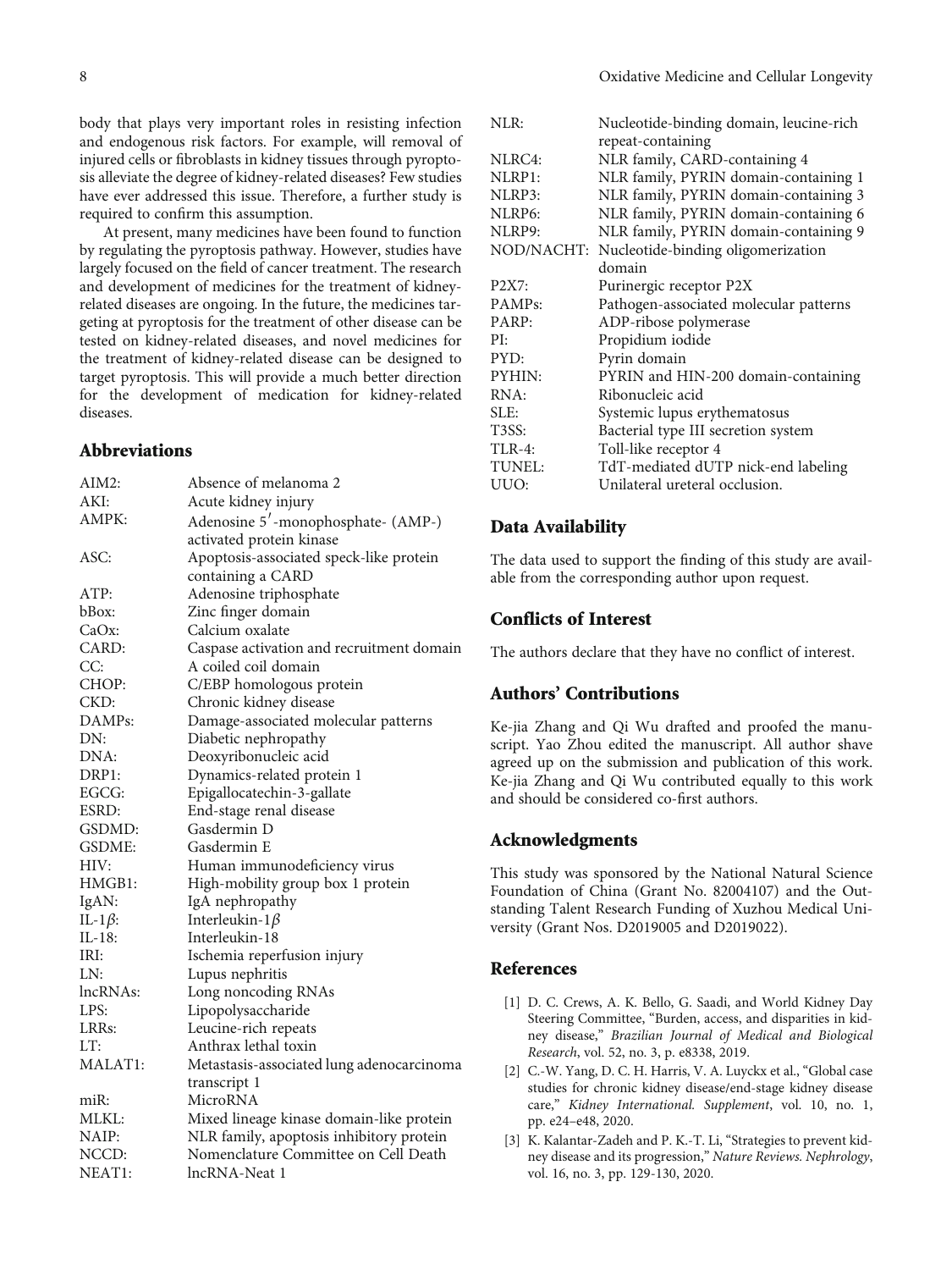- <span id="page-8-0"></span>[4] D. R. Green and B. Levine, "To be or not to be? How selective autophagy and cell death govern cell fate," Cell, vol. 157, no. 1, pp. 65–75, 2014.
- [5] L. Galluzzi, I. Vitale, S. A. Aaronson et al., "Molecular mechanisms of cell death: recommendations of the Nomenclature Committee on Cell Death 2018," Cell Death and Differentiation, vol. 25, no. 3, pp. 486–541, 2018.
- [6] L. Vande Walle and M. Lamkanfi, "Pyroptosis," Current Biology, vol. 26, no. 13, pp. R568–R572, 2016.
- [7] M. A. Brennan and B. T. Cookson, "Salmonella induces macrophage death by caspase-1-dependent necrosis," Molecular Microbiology, vol. 38, no. 1, pp. 31–40, 2000.
- [8] P. Forterre, "New viruses for the new millennium," Trends in Microbiology, vol. 9, no. 3, p. 114, 2001.
- [9] S. L. Fink and B. T. Cookson, "Caspase-1-dependent pore formation during pyroptosis leads to osmotic lysis of infected host macrophages," Cellular Microbiology, vol. 8, no. 11, pp. 1812–1825, 2006.
- [10] J. Cervantes, T. Nagata, M. Uchijima, K. Shibata, and Y. Koide, "Intracytosolic Listeria monocytogenes induces cell death through caspase-1 activation in murine macrophages," Cellular Microbiology, vol. 0, no. 0, p. 070729204019001, 2007.
- [11] I. Jorgensen and E. A. Miao, "Pyroptotic cell death defends against intracellular pathogens," Immunological Reviews, vol. 265, no. 1, pp. 130–142, 2015.
- [12] R. Schwarzer, L. Laurien, and M. Pasparakis, "New insights into the regulation of apoptosis, necroptosis, and pyroptosis by receptor interacting protein kinase 1 and caspase-8," Current Opinion in Cell Biology, vol. 63, pp. 186–193, 2020.
- [13] X. Chen, W. He, L. Hu et al., "Pyroptosis is driven by nonselective gasdermin-D pore and its morphology is different from MLKL channel-mediated necroptosis," Cell Research, vol. 26, no. 9, pp. 1007–1020, 2016.
- [14] S. L. Fink and B. T. Cookson, "Apoptosis, pyroptosis, and necrosis: mechanistic description of dead and dying eukaryotic cells," Infection and Immunity, vol. 73, no. 4, pp. 1907– 1916, 2005.
- [15] M. Lamkanfi and V. M. Dixit, "Mechanisms and functions of inflammasomes," Cell, vol. 157, no. 5, pp. 1013–1022, 2014.
- [16] Y. Aachoui, V. Sagulenko, E. A. Miao, and K. J. Stacey, "Inflammasome-mediated pyroptotic and apoptotic cell death, and defense against infection," Current Opinion in Microbiology, vol. 16, no. 3, pp. 319–326, 2013.
- [17] K. Schroder and J. Tschopp, "The inflammasomes," Cell, vol. 140, no. 6, pp. 821–832, 2010.
- [18] F. Martinon and K. Burns, "The inflammasome: a molecular platform triggering activation of inflammatory caspases and processing of proIL- $\mathbb{Z}$ ," Molecular cell, vol. 10, no. 2, pp. 417–426, 2002.
- [19] J. von Moltke, J. S. Ayres, E. M. Kofoed, J. Chavarría-Smith, and R. E. Vance, "Recognition of bacteria by inflammasomes," Annual Review of Immunology, vol. 31, no. 1, pp. 73–106, 2013.
- [20] K. V. Swanson, M. Deng, and J. P.-Y. Ting, "The NLRP3 inflammasome: molecular activation and regulation to therapeutics," Nature Reviews. Immunology, vol. 19, no. 8, pp. 477–489, 2019.
- [21] Y. He, H. Hara, and G. Núñez, "Mechanism and regulation of NLRP3 inflammasome activation," Trends in Biochemical Sciences, vol. 41, no. 12, pp. 1012–1021, 2016.
- [22] S. L. Fink, T. Bergsbaken, and B. T. Cookson, "Anthrax lethal toxin and Salmonella elicit the common cell death pathway of caspase-1-dependent pyroptosis via distinct mechanisms," Proceedings of the National Academy of Sciences, vol. 105,
- [23] Z. L. Newman, M. P. Printz, S. Liu et al., "Susceptibility to anthrax lethal toxin-induced rat death is controlled by a single chromosome 10 locus that includes rNlrp1," PLoS Pathogens, vol. 6, no. 5, p. e1000906, 2010.

no. 11, pp. 4312–4317, 2008.

- [24] J. L. Levinsohn, Z. L. Newman, K. A. Hellmich et al., "Anthrax lethal factor cleavage of Nlrp1 is required for activation of the inflammasome," PLoS Pathogens, vol. 8, no. 3, p. e1002638, 2012.
- [25] M. Levy, C. A. Thaiss, D. Zeevi et al., "Microbiota-modulated metabolites shape the intestinal microenvironment by regulating NLRP6 inflammasome signaling," Cell, vol. 163, no. 6, pp. 1428–1443, 2015.
- [26] W. Liu, J. Liu, W. Wang, Y. Wang, and X. Ouyang, "NLRP6 induces pyroptosis by activation of caspase-1 in gingival fibroblasts," Journal of Dental Research, vol. 97, no. 12, pp. 1391–1398, 2018.
- [27] S. Zhu, S. Ding, P. Wang et al., "Nlrp9b inflammasome restricts rotavirus infection in intestinal epithelial cells," Nature, vol. 546, no. 7660, pp. 667–670, 2017.
- [28] E. M. Kofoed and R. E. Vance, "Innate immune recognition of bacterial ligands by NAIPs determines inflammasome specificity," Nature, vol. 477, no. 7366, pp. 592–595, 2011.
- [29] R. E. Vance, "The NAIP/NLRC4 inflammasomes," Current Opinion in Immunology, vol. 32, pp. 84–89, 2015.
- [30] J. L. Tenthorey, E. M. Kofoed, M. D. Daugherty, H. S. Malik, and R. E. Vance, "Molecular basis for specific recognition of bacterial ligands by NAIP/NLRC4 inflammasomes," Molecular Cell, vol. 54, no. 1, pp. 17–29, 2014.
- [31] D. Sharma and T.-D. Kanneganti, "The cell biology of inflammasomes: mechanisms of inflammasome activation and regulation," The Journal of Cell Biology, vol. 213, no. 6, pp. 617– 629, 2016.
- [32] V. A. K. Rathinam, Z. Jiang, S. N. Waggoner et al., "The AIM2 inflammasome is essential for host defense against cytosolic bacteria and DNA viruses," Nature Immunology, vol. 11, no. 5, pp. 395–402, 2010.
- [33] V. Hornung, A. Ablasser, M. Charrel-Dennis et al., "AIM2 recognizes cytosolic dsDNA and forms a caspase-1 activating inflammasome with ASC," Nature, vol. 458, no. 7237, pp. 514–518, 2009.
- [34] R. Heilig and P. Broz, "Function and mechanism of the pyrin inflammasome," European Journal of Immunology, vol. 48, no. 2, pp. 230–238, 2018.
- [35] J. Shi, Y. Zhao, K. Wang et al., "Cleavage of GSDMD by inflammatory caspases determines pyroptotic cell death," Nature, vol. 526, no. 7575, pp. 660–665, 2015.
- [36] W. He, H. Wan, L. Hu et al., "Gasdermin D is an executor of pyroptosis and required for interleukin-1*β* secretion," Cell Research, vol. 25, no. 12, pp. 1285–1298, 2015.
- [37] X. Liu, Z. Zhang, J. Ruan et al., "Inflammasome-activated gasdermin D causes pyroptosis by forming membrane pores," Nature, vol. 535, no. 7610, pp. 153–158, 2016.
- [38] J. Shi, Y. Zhao, Y. Wang et al., "Inflammatory caspases are innate immune receptors for intracellular LPS," Nature, vol. 514, no. 7521, pp. 187–192, 2014.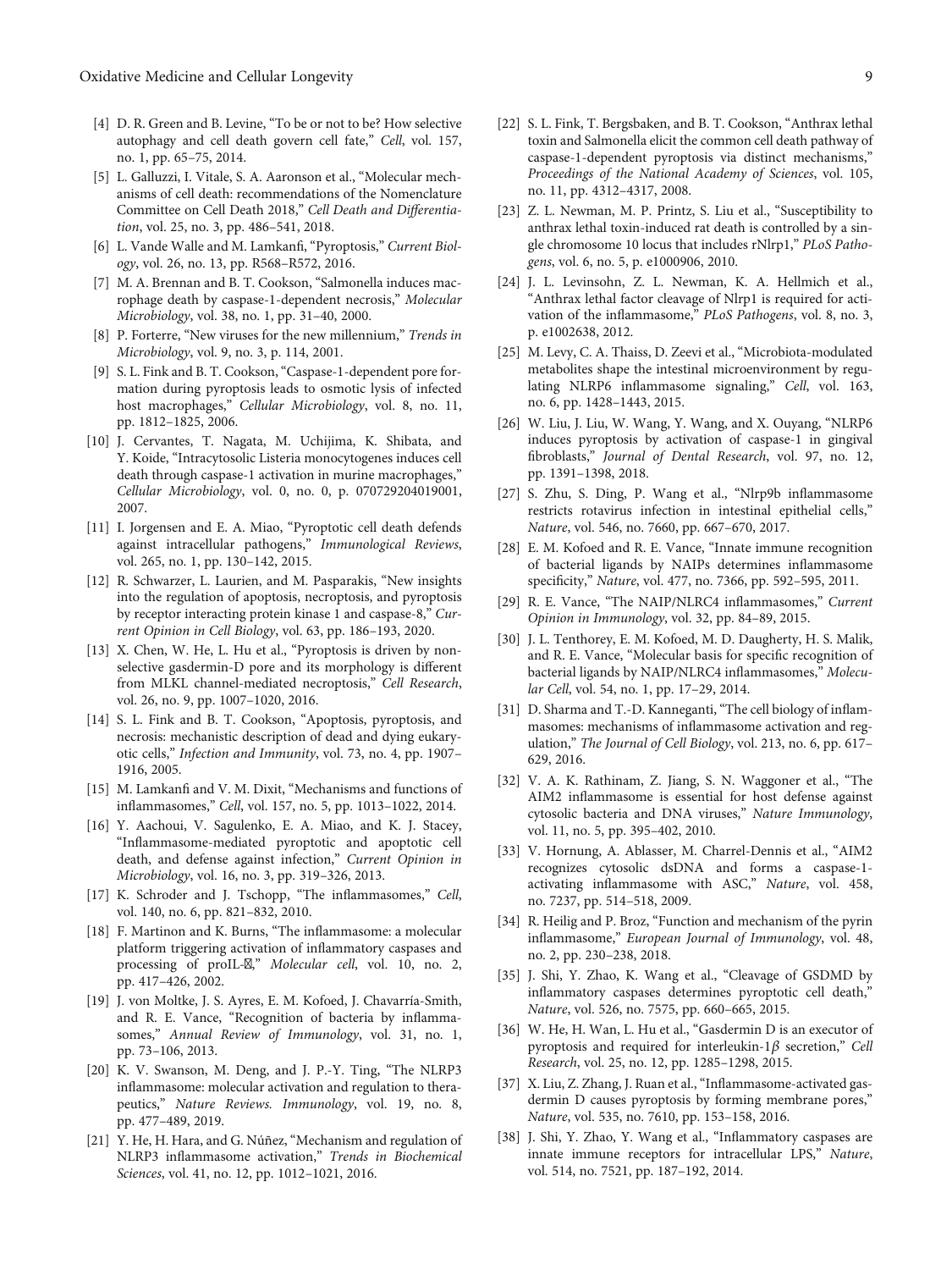- <span id="page-9-0"></span>[39] N. Kayagaki, S. Warming, M. Lamkanfi et al.,"Non-canonical inflammasome activation targets caspase-11," Nature, vol. 479, no. 7371, pp. 117–121, 2011.
- [40] P. Broz and D. M. Monack, "Noncanonical inflammasomes: caspase-11 activation and effector mechanisms," PLoS Pathogens, vol. 9, no. 2, p. e1003144, 2013.
- [41] N. Kayagaki, M. T. Wong, I. B. Stowe et al., "Noncanonical inflammasome activation by intracellular LPS independent of TLR4," Science, vol. 341, no. 6151, pp. 1246–1249, 2013.
- [42] J. A. Hagar, D. A. Powell, Y. Aachoui, R. K. Ernst, and E. A. Miao, "Cytoplasmic LPS activates caspase-11: implications in TLR4-independent endotoxic shock," Science, vol. 341, no. 6151, pp. 1250–1253, 2013.
- [43] E. Viganò, C. E. Diamond, R. Spreafico, A. Balachander, R. M. Sobota, and A. Mortellaro, "Human caspase-4 and caspase-5 regulate the one-step non-canonical inflammasome activation in monocytes," Nature Communications, vol. 6, no. 1, p. 8761, 2015.
- [44] N. Kayagaki, I. B. Stowe, B. L. Lee et al., "Caspase-11 cleaves gasdermin D for non-canonical inflammasome signalling," Nature, vol. 526, no. 7575, pp. 666–671, 2015.
- [45] R. A. Aglietti, A. Estevez, A. Gupta et al., "GsdmD p30 elicited by caspase-11 during pyroptosis forms pores in membranes," Proceedings of the National Academy of Sciences, vol. 113, no. 28, pp. 7858–7863, 2016.
- [46] K. Wang, Q. Sun, X. Zhong et al., "Structural mechanism for GSDMD targeting by autoprocessed caspases in pyroptosis," Cell, vol. 180, no. 5, pp. 941–955.e20, 2020.
- [47] A. de Gassart and F. Martinon, "Pyroptosis: caspase-11 unlocks the gates of death," Immunity, vol. 43, no. 5, pp. 835–837, 2015.
- [48] D. Yang, Y. He, R. Muñoz-Planillo, Q. Liu, and G. Núñez, "Caspase-11 requires the pannexin-1 channel and the purinergic P2X7 pore to mediate pyroptosis and endotoxic shock," Immunity, vol. 43, no. 5, pp. 923–932, 2015.
- [49] S. Rühl and P. Broz, "Caspase-11 activates a canonical NLRP3 inflammasome by promoting K+efflux," European Journal of Immunology, vol. 45, no. 10, pp. 2927–2936, 2015.
- [50] P. Orning, D. Weng, K. Starheim et al., "Pathogen blockade of TAK1 triggers caspase-8–dependent cleavage of gasdermin D and cell death," Science, vol. 362, no. 6418, pp. 1064–1069, 2018.
- [51] J. Sarhan, B. C. Liu, H. I. Muendlein et al., "Caspase-8 induces cleavage of gasdermin D to elicit pyroptosis during Yersinia infection," Proceedings of the National Academy of Sciences, vol. 115, no. 46, pp. E10888–E10897, 2018.
- [52] K. Bulek, J. Zhao, Y. Liao et al., "Epithelial-derived gasdermin D mediates nonlytic IL-1*β* release during experimental colitis," Journal of Clinical Investigation, 2020.
- [53] M. Fritsch, S. D. Günther, R. Schwarzer et al., "Caspase-8 is the molecular switch for apoptosis, necroptosis and pyroptosis," Nature, vol. 575, no. 7784, pp. 683–687, 2019.
- [54] B. Demarco, J. P. Grayczyk, E. Bjanes et al., "Caspase-8– dependent gasdermin D cleavage promotes antimicrobial defense but confers susceptibility to TNF-induced lethality," Science Advances, vol. 6, no. 47, p. eabc3465, 2020.
- [55] Y. Wang, W. Gao, X. Shi et al., "Chemotherapy drugs induce pyroptosis through caspase-3 cleavage of a gasdermin," Nature, vol. 547, no. 7661, pp. 99–103, 2017.
- [56] A. Linkermann, G. Chen, G. Dong, U. Kunzendorf, S. Krautwald, and Z. Dong, "Regulated cell death in AKI,"

Journal of the American Society of Nephrology, vol. 25, no. 12, pp. 2689–2701, 2014.

- [57] A. A. Shigeoka, J. L. Mueller, A. Kambo et al., "An inflammasome-independent role for epithelial-expressed Nlrp3 in renal ischemia-reperfusion injury," Journal of Immunology, vol. 185, no. 10, pp. 6277–6285, 2010.
- [58] J.-R. Yang, F.-H. Yao, J.-G. Zhang et al., "Ischemia-reperfusion induces renal tubule pyroptosis via the CHOP-caspase-11 pathway," American Journal of Physiology-Renal Physiology, vol. 306, no. 1, pp. F75–F84, 2014.
- [59] C.-C. Yang, C.-A. Yao, J.-C. Yang, and C.-T. Chien, "Sialic acid rescues repurified lipopolysaccharide-induced acute renal failure via inhibiting TLR4/PKC/gp91-mediated endoplasmic reticulum stress, apoptosis, autophagy, and pyroptosis signaling," Toxicological Sciences, vol. 141, no. 1, pp. 155– 165, 2014.
- [60] N. Miao, F. Yin, H. Xie et al., "The cleavage of gasdermin D by caspase-11 promotes tubular epithelial cell pyroptosis and urinary IL-18 excretion in acute kidney injury," Kidney International, vol. 96, no. 5, pp. 1105–1120, 2019.
- [61] Z. Zhang, X. Shao, N. Jiang et al., "Caspase-11-mediated tubular epithelial pyroptosis underlies contrast-induced acute kidney injury," Cell Death & Disease, vol. 9, no. 10, p. 983, 2018.
- [62] Z. Wang, Z. Gu, Q. Hou et al., "Zebrafish GSDMEb cleavagegated pyroptosis drives septic acute kidney injury in vivo," Journal of Immunology, vol. 204, no. 7, pp. 1929–1942, 2020.
- [63] A. Falkevall, A. Mehlem, I. Palombo et al., "Reducing VEGF-B signaling ameliorates renal lipotoxicity and protects against diabetic kidney disease," Cell Metabolism, vol. 25, no. 3, pp. 713–726, 2017.
- [64] H. Wen, D. Gris, Y. Lei et al., "Fatty acid–induced NLRP3- ASC inflammasome activation interferes with insulin signaling," Nature Immunology, vol. 12, no. 5, pp. 408–415, 2011.
- [65] Y. Qiu and L. Tang, "Roles of the NLRP3 inflammasome in the pathogenesis of diabetic nephropathy," Pharmacological Research, vol. 114, pp. 251–264, 2016.
- [66] M. Wu, W. Han, S. Song et al., "NLRP3 deficiency ameliorates renal inflammation and fibrosis in diabetic mice," Molecular and Cellular Endocrinology, vol. 478, pp. 115– 125, 2018.
- [67] H. E.-S. El-Horany, R. N. Abd-Ellatif, M. Watany, Y. M. Hafez, and H. I. Okda, "NLRP3 expression and urinary HSP72 in relation to biomarkers of inflammation and oxidative stress in diabetic nephropathy patients: NLRP3 expression and uHSP72 relation in DN patients," IUBMB Life, vol. 69, no. 8, pp. 623–630, 2017.
- [68] Y. Wang, X. Zhu, S. Yuan et al., "TLR4/NF-*κ*B signaling induces GSDMD-related pyroptosis in tubular cells in diabetic kidney disease," Frontiers in Endocrinology, vol. 10, p. 603, 2019.
- [69] J. Gu, W. Huang, W. Zhang et al., "Sodium butyrate alleviates high-glucose-induced renal glomerular endothelial cells damage via inhibiting pyroptosis," International Immunopharmacology, vol. 75, p. 105832, 2019.
- [70] X. Li, L. Zeng, C. Cao et al., "Long noncoding RNA MALAT1 regulates renal tubular epithelial pyroptosis by modulated miR-23c targeting of ELAVL1 in diabetic nephropathy," Experimental Cell Research, vol. 350, no. 2, pp. 327–335, 2017.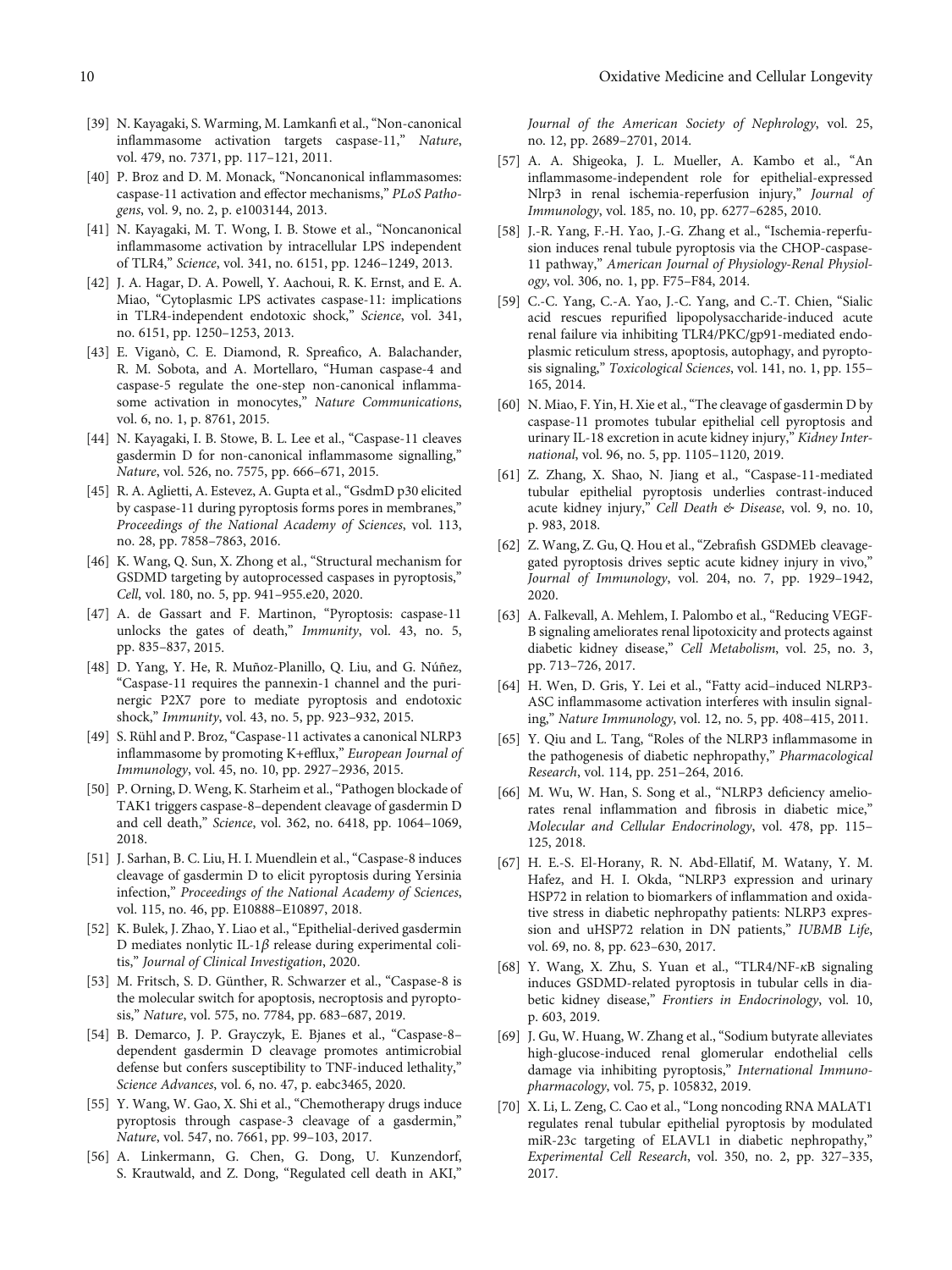- <span id="page-10-0"></span>[71] J.-F. Zhan, H.-W. Huang, C. Huang, L.-L. Hu, and W.-W. Xu, "Long non-coding RNA NEAT1 regulates pyroptosis in diabetic nephropathy via mediating the miR-34c/NLRP3 axis," Kidney & Blood Pressure Research, vol. 45, no. 4, pp. 589– 602, 2020.
- [72] A. Vilaysane, J. Chun, M. E. Seamone et al., "The NLRP3 inflammasome promotes renal inflammation and contributes to CKD," J. Am. Soc. Nephrol., vol. 21, no. 10, pp. 1732–1744, 2010.
- [73] H. Guo, X. Bi, P. Zhou, S. Zhu, and W. Ding, "NLRP3 deficiency attenuates renal fibrosis and ameliorates mitochondrial dysfunction in a mouse unilateral ureteral obstruction model of chronic kidney disease," Mediators of Inflammation, vol. 2017, 10 pages, 2017.
- [74] N. Miao, H. Xie, D. Xu et al., "Caspase-11 promotes renal fibrosis by stimulating IL-1*β* maturation via activating caspase-1," Acta Pharmacologica Sinica, vol. 40, no. 6, pp. 790– 800, 2019.
- [75] T. Komada, H. Chung, A. Lau et al., "Macrophage uptake of necrotic cell DNA activates the AIM2 inflammasome to regulate a proinflammatory phenotype in CKD," Journal of the American Society of Nephrology, vol. 29, no. 4, pp. 1165–1181, 2018.
- [76] S. D. Chung, T. Y. Lai, C. T. Chien, and H. J. Yu, "Activating Nrf-2 signaling depresses unilateral ureteral obstructionevoked mitochondrial stress-related autophagy, apoptosis and pyroptosis in kidney," PLoS ONE, vol. 7, no. 10, p. e47299, 2012.
- [77] G. Xu, F. Yue, H. Huang et al., "Defects in MAP1S-mediated autophagy turnover of fibronectin cause renal fibrosis," Aging, vol. 8, no. 5, pp. 977–985, 2016.
- [78] Y. Li, Y. Yuan, Z.-x. Huang et al., "GSDME-Mediated Pyroptosis Promotes Inflammation and Fibrosis in Obstructive Nephropathy," Cell Death & Differentiation, 2021.
- [79] J. Faust, J. Menke, J. Kriegsmann et al., "Correlation of renal tubular epithelial cell-derived interleukin-18 up-regulation with disease activity in MRL-Faslpr mice with autoimmune lupus nephritis," Arthritis and Rheumatism, vol. 46, no. 11, pp. 3083–3095, 2002.
- [80] A. Lu, H. Li, J. Niu et al., "Hyperactivation of the NLRP3 inflammasome in myeloid cells leads to severe organ damage in experimental lupus," Journal of Immunology, vol. 198, no. 3, pp. 1119–1129, 2017.
- [81] J. Zhao, H. Wang, C. Dai et al., "P2X7 blockade attenuates murine lupus nephritis by inhibiting activation of the NLRP3/ASC/caspase 1 pathway," Arthritis and Rheumatism, vol. 65, no. 12, pp. 3176–3185, 2013.
- [82] R. Fu, C. Guo, S. Wang et al., "Podocyte activation of NLRP3 inflammasomes contributes to the development of proteinuria in lupus nephritis," Arthritis & Rhematology, vol. 69, no. 8, pp. 1636–1646, 2017.
- [83] X. Peng, T. Yang, G. Liu, H. Liu, Y. Peng, and L. He, "Piperine ameliorated lupus nephritis by targeting AMPK-mediated activation of NLRP3 inflammasome," International Immunopharmacology, vol. 65, pp. 448–457, 2018.
- [84] G. D'Amico, "Clinical features and natural history in adults with IgA nephropathy," American Journal of Kidney Diseases, vol. 12, no. 5, pp. 353–357, 1988.
- [85] A. Chen, S. Lai-Fa, C. Wei-Yuan et al., "Interleukin-1 receptor antagonist modulates the progression of a spontaneously occurring IgA nephropathy in mice," American Journal of Kidney Diseases, vol. 30, no. 5, pp. 693–702, 1997.
- [86] J. Chun, H. Chung, X. Wang et al., "NLRP3 localizes to the tubular epithelium in human kidney and correlates with outcome in IgA nephropathy," Scientific Reports, vol. 6, no. 1, p. 24667, 2016.
- [87] Y.-L. Tsai, K.-F. Hua, A. Chen et al., "NLRP3 inflammasome: pathogenic role and potential therapeutic target for IgA nephropathy," Scientific Reports, vol. 7, no. 1, p. 41123, 2017.
- [88] C. Zhang, K. M. Boini, M. Xia et al., "Activation of Nod-like receptor protein 3 inflammasomes turns on podocyte injury and glomerular sclerosis in hyperhomocysteinemia," Hypertension, vol. 60, no. 1, pp. 154–162, 2012.
- [89] S. R. Mulay, O. P. Kulkarni, K. V. Rupanagudi et al., "Calcium oxalate crystals induce renal inflammation by NLRP3 mediated IL-1β secretion," The Journal of Clinical Investigation, vol. 123, no. 1, pp. 236–246, 2013.
- [90] F. Knauf, J. R. Asplin, I. Granja et al., "NALP3-mediated inflammation is a principal cause of progressive renal failure in oxalate nephropathy," Kidney International, vol. 84, no. 5, pp. 895–901, 2013.
- [91] Z. Song, Y. Zhang, B. Gong, H. Xu, Z. Hao, and C. Liang, "Long noncoding RNA LINC00339 promotes renal tubular epithelial pyroptosis by regulating the miR‐22‐3p/NLRP3 axis in calcium oxalate–induced kidney stone," Journal of Cellular Biochemistry, vol. 120, no. 6, pp. 10452–10462, 2019.
- [92] H. Zhao, H. Huang, A. Alam et al., "VEGF mitigates histoneinduced pyroptosis in the remote liver injury associated with renal allograft ischemia-reperfusion injury in rats," American Journal of Transplantation, vol. 18, no. 8, pp. 1890–1903, 2018.
- [93] S. Haque, X. Lan, H. Wen et al., "HIV promotes NLRP3 inflammasome complex activation in murine HIVassociated nephropathy," The American Journal of Pathology, vol. 186, no. 2, pp. 347–358, 2016.
- [94] M. Rashidi, I. P. Wicks, and J. E. Vince, "Inflammasomes and cell death: common pathways in microparticle diseases," Trends in Molecular Medicine, vol. 26, no. 11, pp. 1003– 1020, 2020.
- [95] C. Wang, Y. Pan, Q.-Y. Zhang, F.-M. Wang, and L.-D. Kong, "Quercetin and allopurinol ameliorate kidney injury in STZtreated rats with regulation of renal NLRP3 inflammasome activation and lipid accumulation," PLoS ONE, vol. 7, no. 6, p. e38285, 2012.
- [96] X.-Q. Ding, W.-Y. Wu, R.-Q. Jiao et al., "Curcumin and allopurinol ameliorate fructose-induced hepatic inflammation in rats via miR-200a-mediated TXNIP/NLRP3 inflammasome inhibition," Pharmacological Research, vol. 137, pp. 64–75, 2018.
- [97] I. Ludwig-Portugall, E. Bartok, E. Dhana et al., "An NLRP3 specific inflammasome inhibitor attenuates crystal-induced kidney fibrosis in mice," Kidney International, vol. 90, no. 3, pp. 525–539, 2016.
- [98] Y. Wen, M.‐. M. Pan, L.‐. L. Lv et al., "Artemisinin attenuates tubulointerstitial inflammation and fibrosis via the NF*κ*B/NLRP3 pathway in rats with 5/6 subtotal nephrectomy," Journal of Cellular Biochemistry, vol. 120, no. 3, pp. 4291– 4300, 2019.
- [99] P.-Y. Tsai, S.-M. Ka, J.-M. Chang et al., "Epigallocatechin-3 gallate prevents lupus nephritis development in mice via enhancing the Nrf2 antioxidant pathway and inhibiting NLRP3 inflammasome activation," Free Radical Biology & Medicine, vol. 51, no. 3, pp. 744–754, 2011.